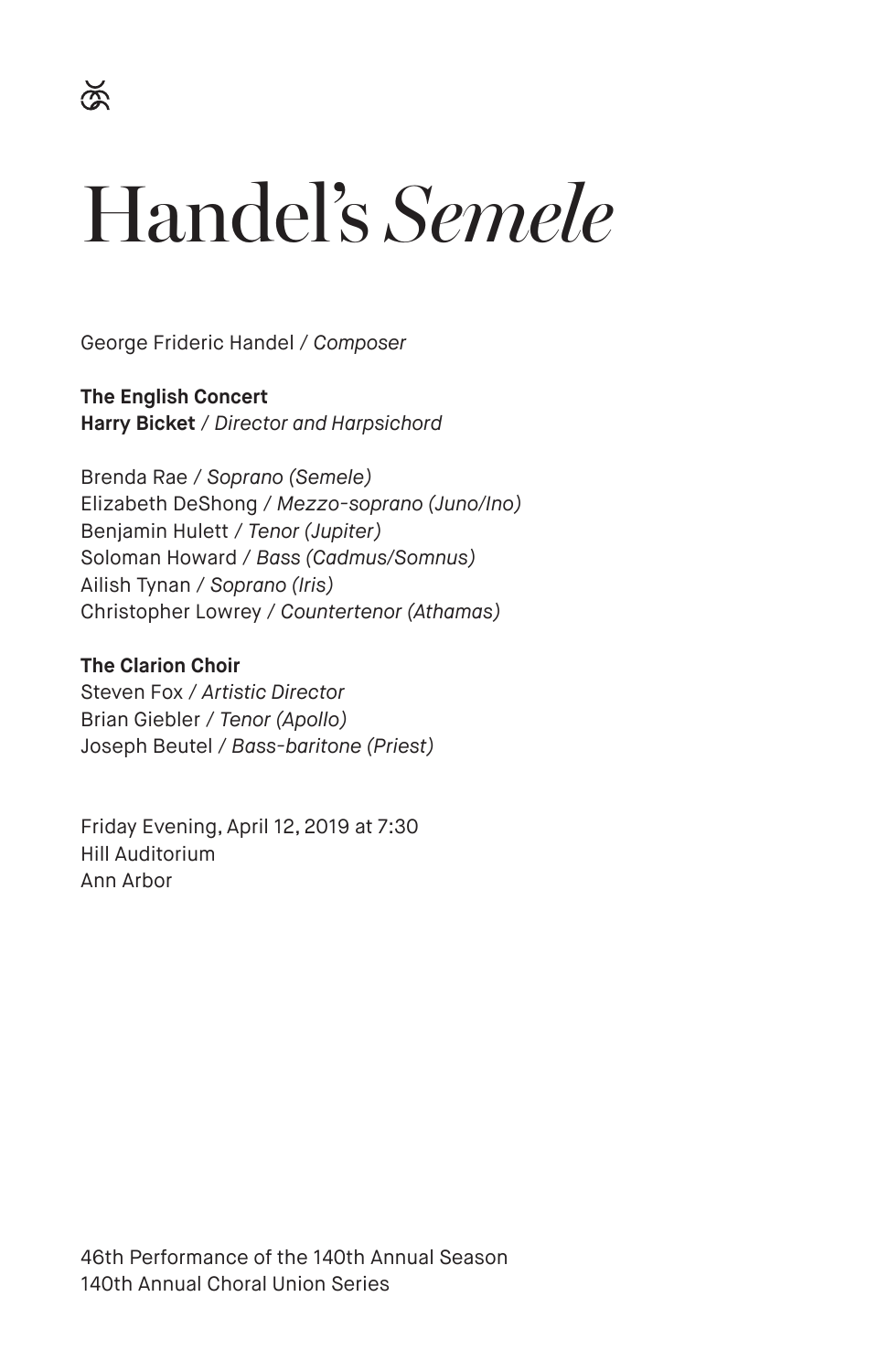This evening's performance is supported by the William R. Kinney Endowment Fund and Jim Toy.

Media partnership provided by WGTE 91.3 FM, WRCJ 90.9 FM, and *Between the Lines*.

Special thanks to Tom Thompson of Tom Thompson Flowers, Ann Arbor, for his generous contribution of lobby floral art for this evening's concert.

The edition of *Semele* used in tonight's performance is published by Bärenreiter-Verlag, Kassel. By arrangement with Faber Music Ltd, London.

In consideration of the artists and the audience, please refrain from the use of electronic devices during the performance.

The photography, sound recording, or videotaping of this performance is prohibited.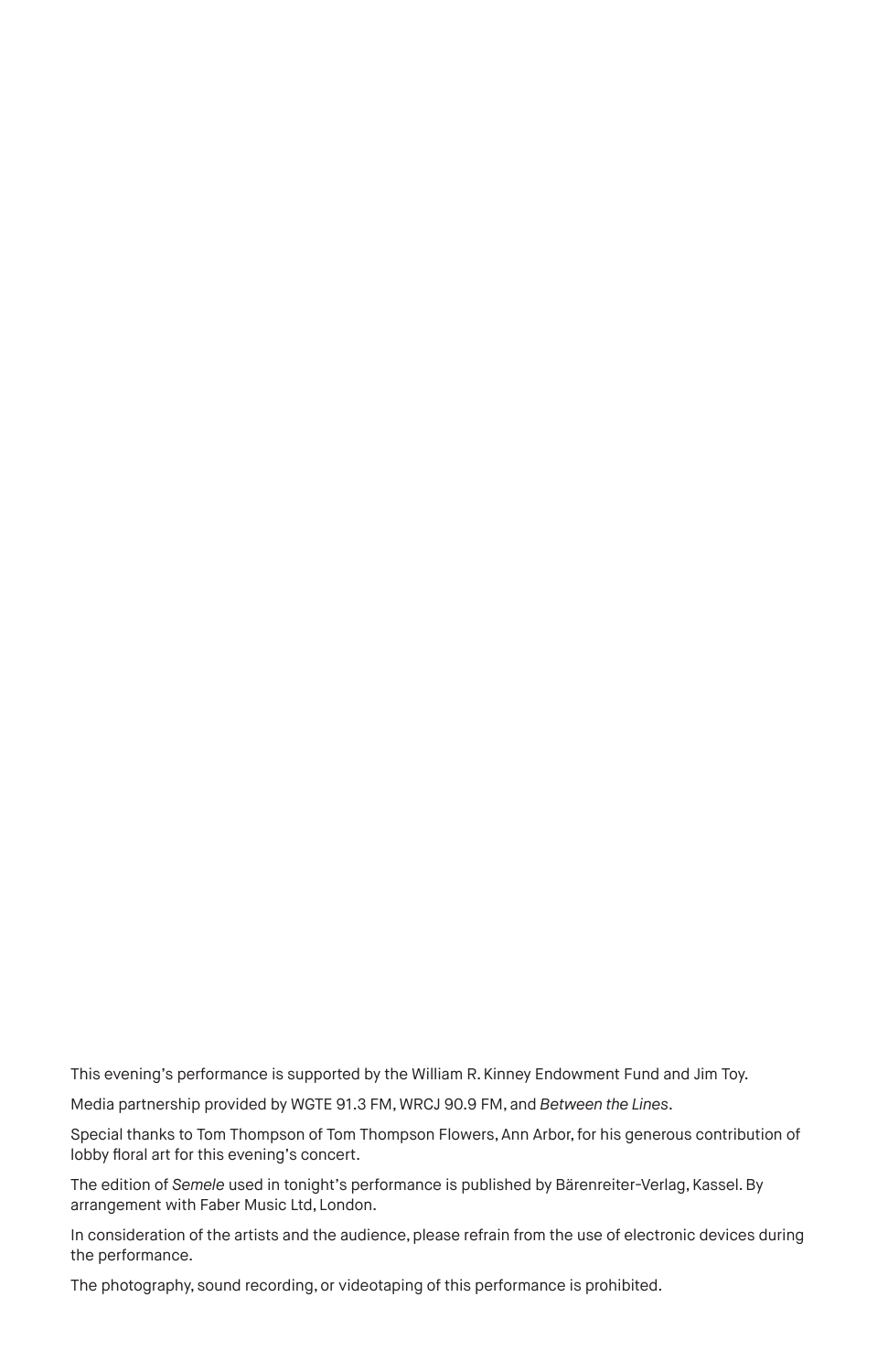## **PROGRAM**

*George Frideric Handel* **Semele**

Act I

**Intermission**

Act II

**Intermission** 

Act III

*This evening's performance is approximately three and a half hours in duration, including two intermissions.*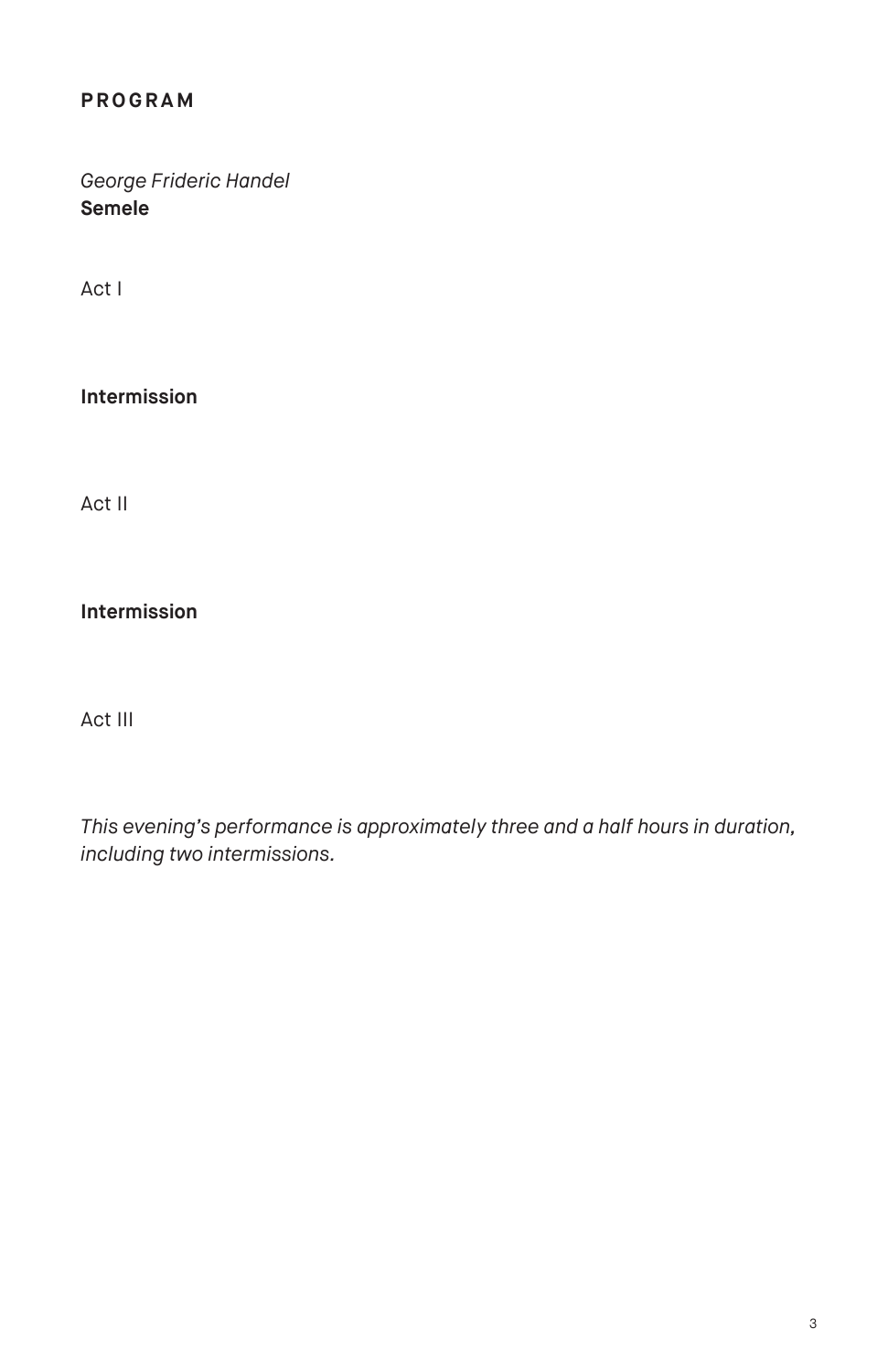#### **SEMELE (1743)**

George Frideric Handel *Born February 23, 1685 in Halle, Germany Died April 14, 1759 in London*

UMS premiere: This opera has never been performed under UMS auspices.

#### **Snapshots of History…In 1743:**

- · Thomas Jefferson is born
- · Coordinated scientific observations of the transit of the planet Mercury are organized by Joseph-Nicolas Delisle
- · Henry Pelham becomes Prime Minister of Great Britain

It was no small surprise for the audience when Handel presented his newest work, *The Story of Semele*, at Covent Garden on February 10, 1744. After the end of his career as a composer of Italian operas, Handel turned to sacred oratorios in English, producing *Messiah* (1741) and *Samson* (1742). London musical circles expected him to continue working in that genre, especially since he had adamantly refused to collaborate with an opera company that had been actively courting him. Handel's new work was presented as an oratorio, without staging, but few people were fooled as to its operatic nature. The mythological (as opposed to Biblical) subject and the virtuoso singing style immediately gave *The Story of Semele* away. The frank sensuality of William Congreve's libretto and of Handel's music only added fuel to the fire. *Semele* was given just six times: there were four performances in February and two more in December 1744. The work was never revived during Handel's lifetime.

The libretto was not written for Handel; Congreve (1670–1729) had originally penned it in back in 1706 for composer John Eccles (1668–1735), whose setting was never performed. The text was revised for Handel, with some additional numbers added by contemporary poets, including Alexander Pope (1688–1744).

The plot, which drew on Book III of Ovid's *Metamorphoses*, revolves around the hubris of a mortal woman who must pay for her boundless ambition with her life. Semele, the daughter of King Cadmus of Thebes, is in love with Jupiter (Zeus). Spurning her official fiancé, Athamas (with whom her sister Ino is in love), she lets herself be whisked away by the king of the gods to a heavenly abode where she enjoys "endless pleasure," as she sings in one of her celebrated arias. Yet it is not long before Juno (Hera), Jupiter's long-suffering wife, learns of the affair and vows terrible revenge. It takes an elaborate ruse to disrupt the great love between these two unequal partners, but Juno immediately finds Semele's weak point: the mortal woman's sense of inferiority, which she compensates for by being extremely demanding of her divine lover. Juno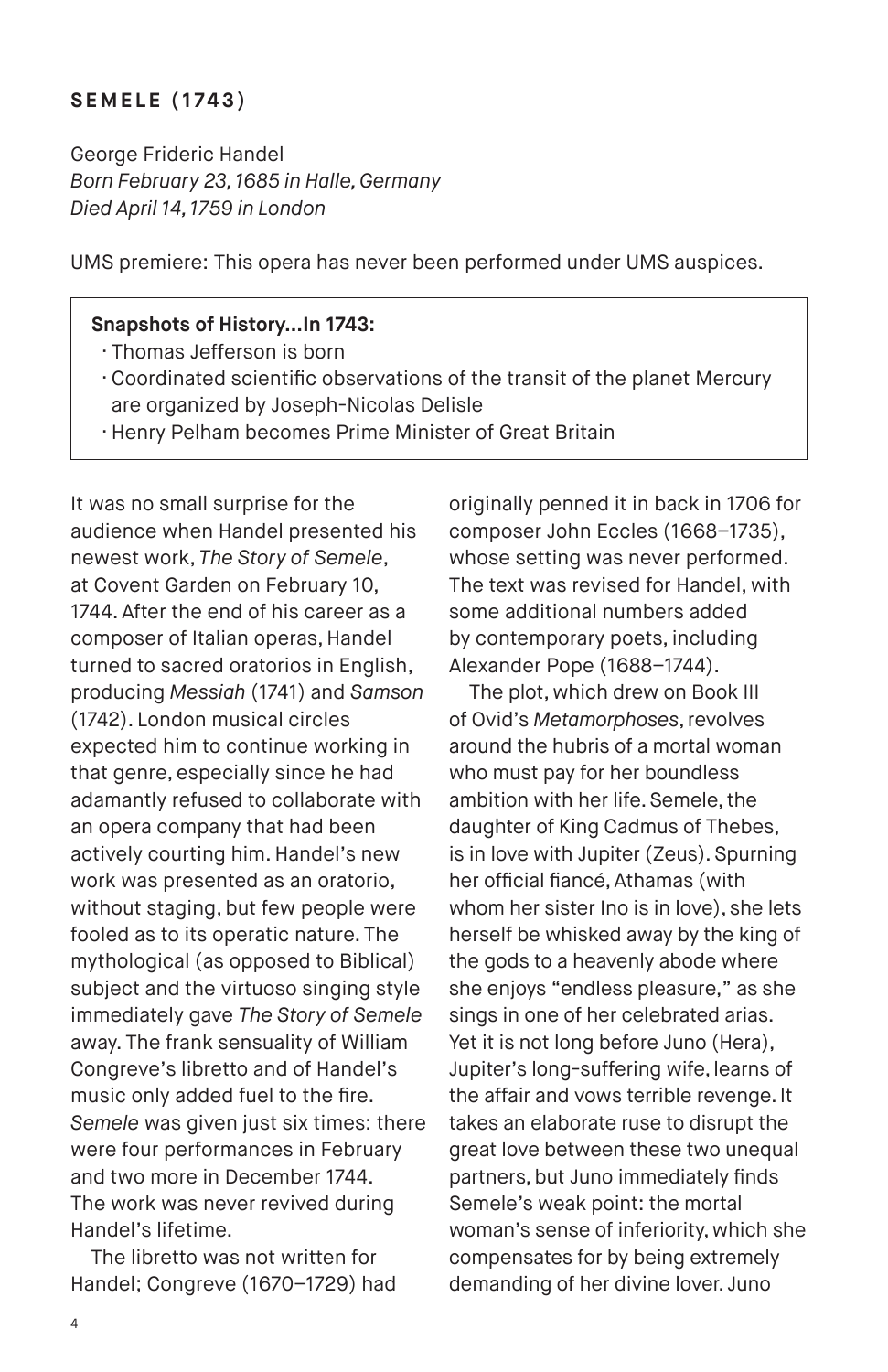wins Semele's confidence by taking on Ino's shape and, as her false sister, gives her fatal advice: Semele should first make Jupiter swear that he would grant her wish, whatever it may be, and then tell him to show himself in his true form as the god of thunder. Juno and Jupiter both know that Semele will be struck dead by his splendor that no mortal can withstand, but bound by his oath, Jupiter must grant Semele's wish, causing Semele's immediate demise. At the time of her death, she was pregnant with Jupiter's child, whom the god managed to save. That child is none other than Dionysus (Bacchus), the god of wine — making Semele the only mortal woman in Greek mythology to have a god for an offspring.

Supreme musical dramatist that he was, Handel portrayed the *dramatis personae* in a highly nuanced way, with profound psychological insight. Every character is multidimensional: even Athamas, whose part is relatively minor, can, in one second, plunge "from love, from hope...in deep despair." Semele's sister Ino is a forsaken lover in Act I and, in Act II, a wide-eyed traveler between worlds as an unwitting yet happy tool of Juno's revenge. Jupiter, the fearsome thunder god, is at the same time a lover who is put on the defensive by the highly assertive Semele, and even reaches the limits of his own omnipotence when he realizes that he is bound by his oath and cannot avoid the tragic outcome. Hera is able to place an impressive emotional range, from fury to feigned kindness to exuberant joy, in the service of her obsession with revenge. The title character, the most complex of all, is despondent, exultant, menacing, seductive, and her onstage death is one of the most heartwrenching death scenes in all opera.

Handel employed a whole gamut of musical devices to render such diverse emotions. Some of these devices form part of the general vocabulary of *opera seria*, which Handel had practiced for over 30 years before writing *Semele*. The "da capo" aria form, in which the opening music returns after a contrasting middle section, has the built-in capacity to express two complementary states of mind. The many dance forms we encounter in the score (*gavotte*, hornpipe, *siciliana*, etc.) all come with their own connotations (happy or sad) with which the audience was familiar; they served as important orientation points indicating what was happening in the plot at any given moment. But in *Semele*, Handel went far beyond these standard elements. He was particularly attentive to dynamics, using the marking *pianissimo*, not very often found in scores of the period, on more than one occasion. He used many astonishing "special effects" to depict the forces of nature or supernatural events of many kinds. And last but not least, he introduced ensembles — vocal numbers for more than one singer — which are rather untypical in *opera seria*. There are three duets in *Semele*: the first (Act I) between Ino and Athamas, in which the young man tries in vain to assuage the heartbroken girl; the second (Act II) between Semele and Ino, where the sisters marvel at the wonders of Zeus's heavenly abode; and the third (Act III) between Juno and the slumber-god Somnus, aroused much against his will to be pressed into service for Juno's revenge. And most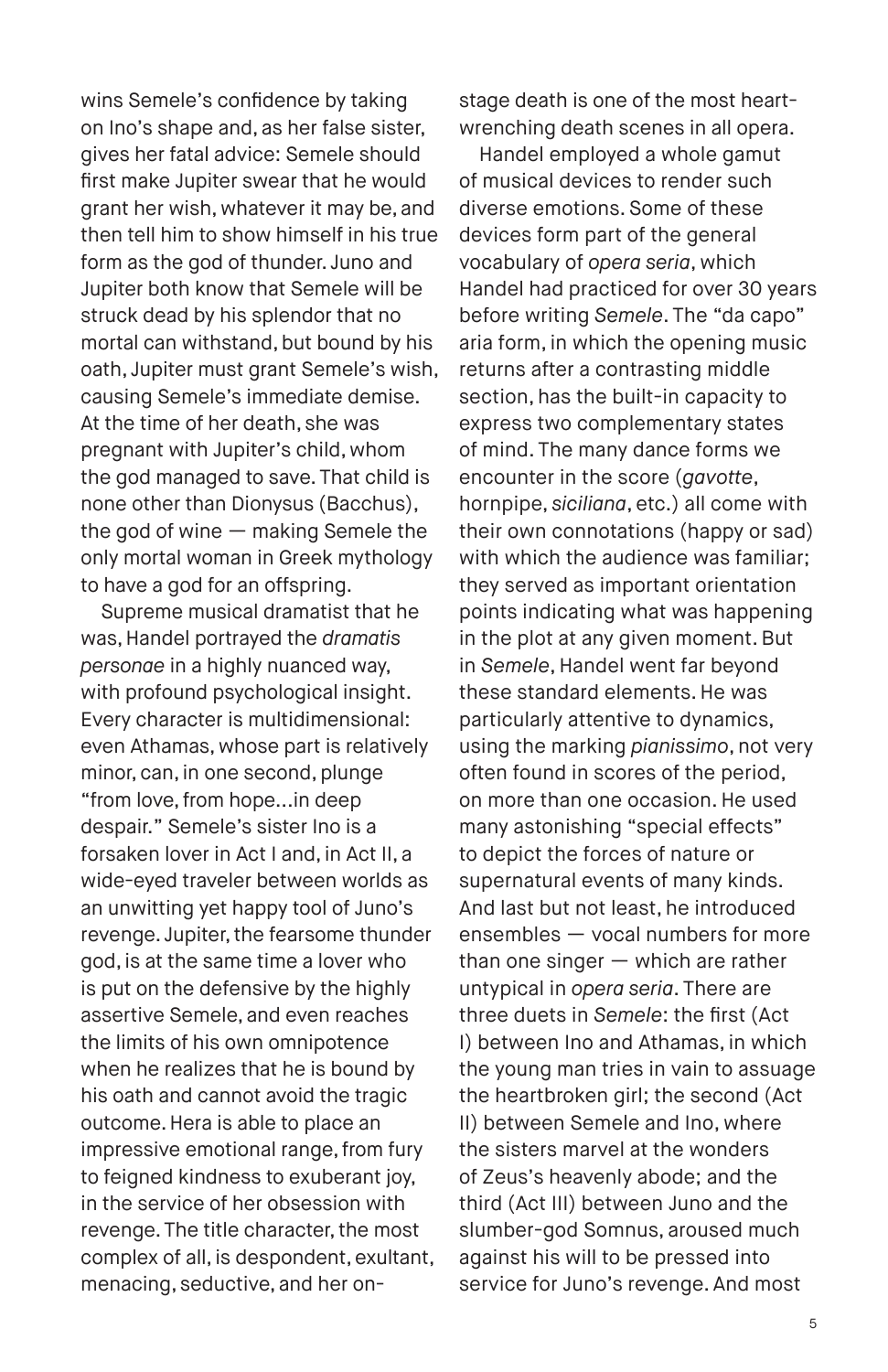unusually, there is a *quartet* in Act I, where an unexpected situation — Ino's confession that she is in love with her sister's fiancé — elicits four simultaneous reactions from the four people present (King Cadmus, Semele, Ino, and Athamas), almost as in later operatic practice.

Several excerpts from *Semele* (such as Juno's "Hence, Iris, hence away" or Jupiter's "Where'er you walk") have become popular recital items, but they only take their full meaning if they are left in their original context. It is only then that we realize how carefully Handel planned the dramatic function of every single detail in this fascinating score.

*Program notes by Peter Laki.*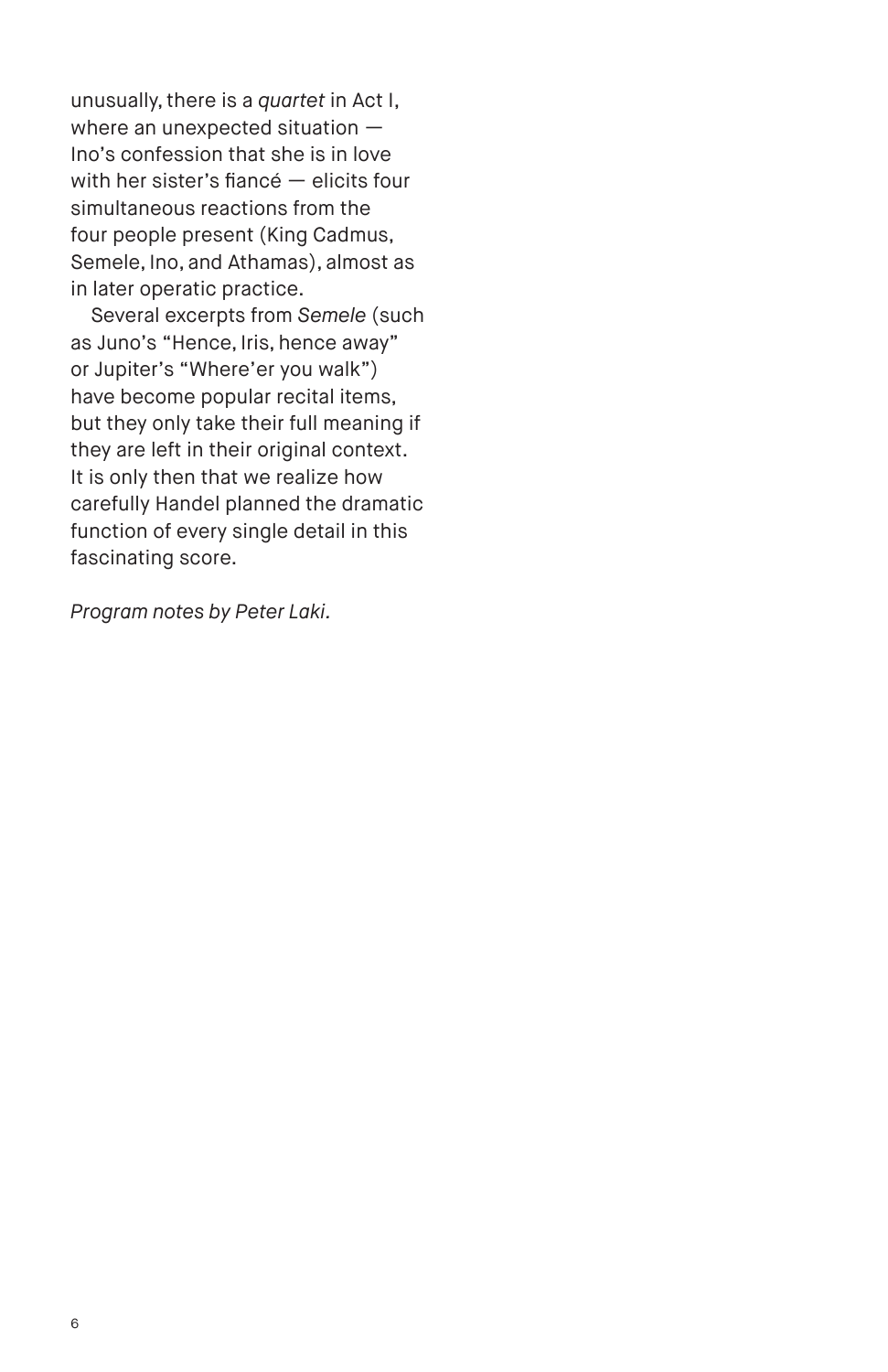## **SYNOPSIS**

#### **ACT I**

**Scene 1.** King Cadmus and the people of Thebes are getting ready to celebrate the wedding of Cadmus's daughter Semele to the young Prince Athamas. Juno has already accepted the ritual sacrifice, but a scandal breaks out: Semele refuses to go through with the wedding, and her sister Ino announces that she is in love with the groom. The sacrificial fire is extinguished, signaling that Jupiter, for his part, has rejected the sacrifice.

**Scene 2.** Ino voices her distress at being spurned by Athamas, who is helpless to assuage her sorrow.

**Scene 3.** Cadmus relates how Semele has been snatched away by an eagle "of mighty size, on purple wings descending..." While Athamas's hopes to wed Semele are dashed, Ino sees a glimmer of hope for herself.

**Scene 4.** While a chorus of priests pays homage to King Cadmus, Semele sings of the "endless pleasures" she enjoys at Jupiter's side. (This aria was originally intended for a nameless soloist. Handel assigned it to the protagonist, which causes no problems in a concert performance.)

#### **ACT II**

**Scene 1.** Juno has dispatched her attendant Iris to find Jupiter and Semele's love nest. Upon hearing that it is guarded by "two fierce dragons" with "a thousand fiery eyes that never know repose," they take off to find Somnus, the god of slumber, whom

Juno will order to put the dragons to sleep.

**Scene 2.** Semele, surrounded by gentle "Loves and Zephyrs" in the palace that Jupiter has given her, wakes up to find that her lover is not there.

**Scene 3.** Jupiter enters. Semele reproaches him for being absent. Jupiter defends himself by saying that he was there even if Semele didn't see him: "While Love was with thee, I was present; Love and I are one." Semele immediately retorts that "not you alone but Love and *I* are one" — thus claiming to be the god's equal. Or not entirely, since "I am mortal, still a woman." Anticipating his lover's request to be made immortal — a request that cannot be granted — Jupiter distracts Semele by announcing that he is bringing her sister Ino to visit the heavenly palace.

**Scene 4**. Ino appears, and the two sisters admire the mysterious beauty of this magical place, surrounded by a chorus of "Nymphs and Swains."

#### **ACT III**

**Scene 1.** Juno awakens the slumber god Somnus and promises him the favors of a beautiful nymph named Pasithea if he helps her with her plan.

**Scene 2.** Semele, once again alone, awakens from a bad dream.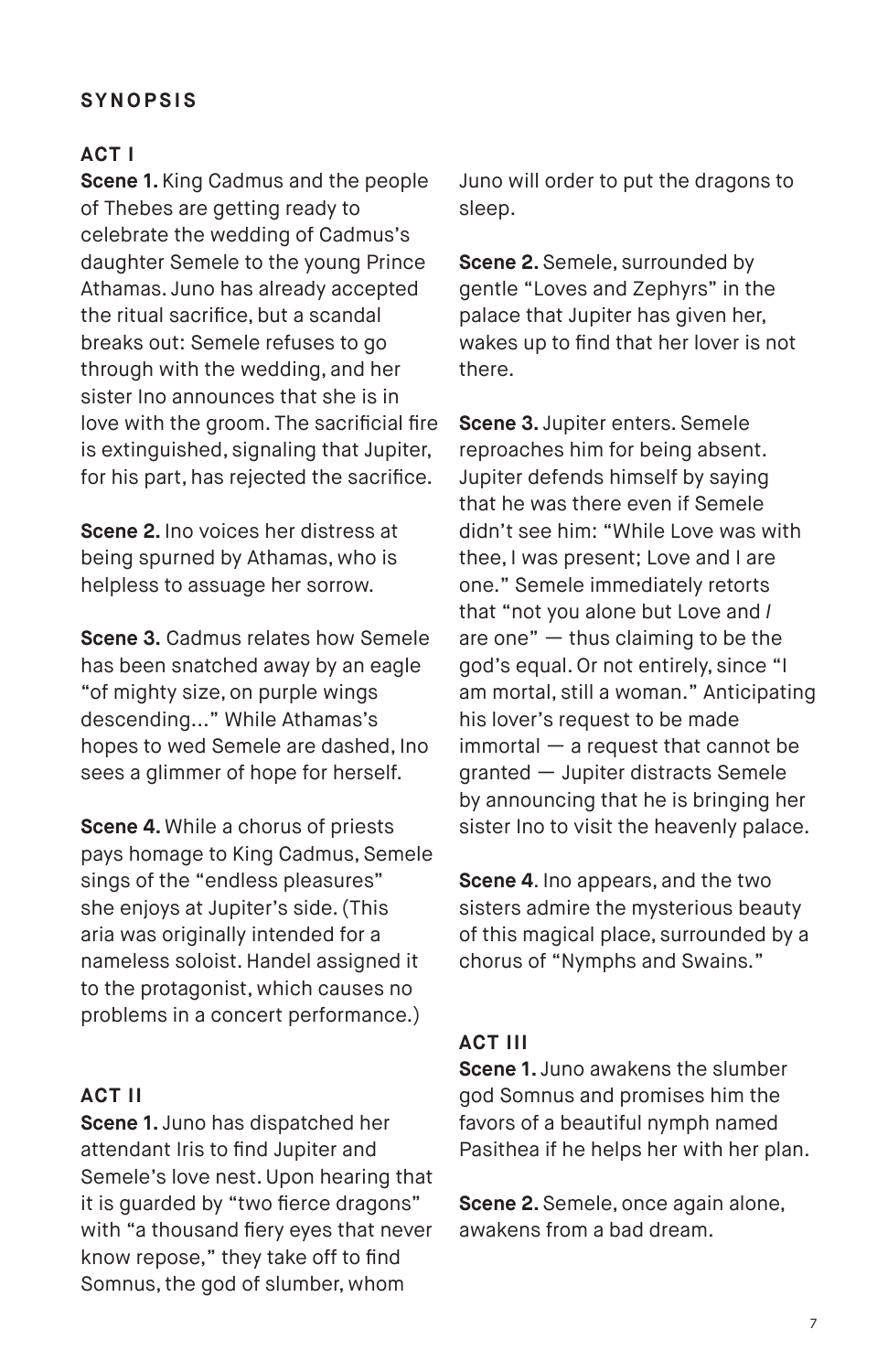**Scene 3.** Juno enters, having taken on Ino's shape. Semele believes she is talking to her sister. Juno gives her a mirror, in which Semele admires her own beauty. Juno urges her to demand that Jupiter appear before her in his divine form. Juno exits.

**Scene 4**. Jupiter enters, and Semele does as she was told. The god warns his lover not to make this demand, but Semele won't take no for an answer and flies into a rage.

**Scene 5.** Jupiter, "pensive and dejected," laments the doom that Semele has brought upon herself.

**Scene 6.** Meanwhile, Juno rejoices in her victory.

**Scene 7**. Semele sees "Jupiter descending in a cloud" and immediately collapses. Her last words are: "Oh help, oh help, I can no more..."

**Scene 8**. We are back in Thebes, where the opera began. Cadmus, Athamas, Ino, and the chorus mourn the death of Semele, but the mourning turns into celebration as Athamas and Ino are now united in marriage.

**Final scene**. The god Apollo descends from heaven and announces that "from Semele's ashes a phoenix will rise," and the chorus solemnly proclaims that the newborn god Bacchus will "crown the joys of love."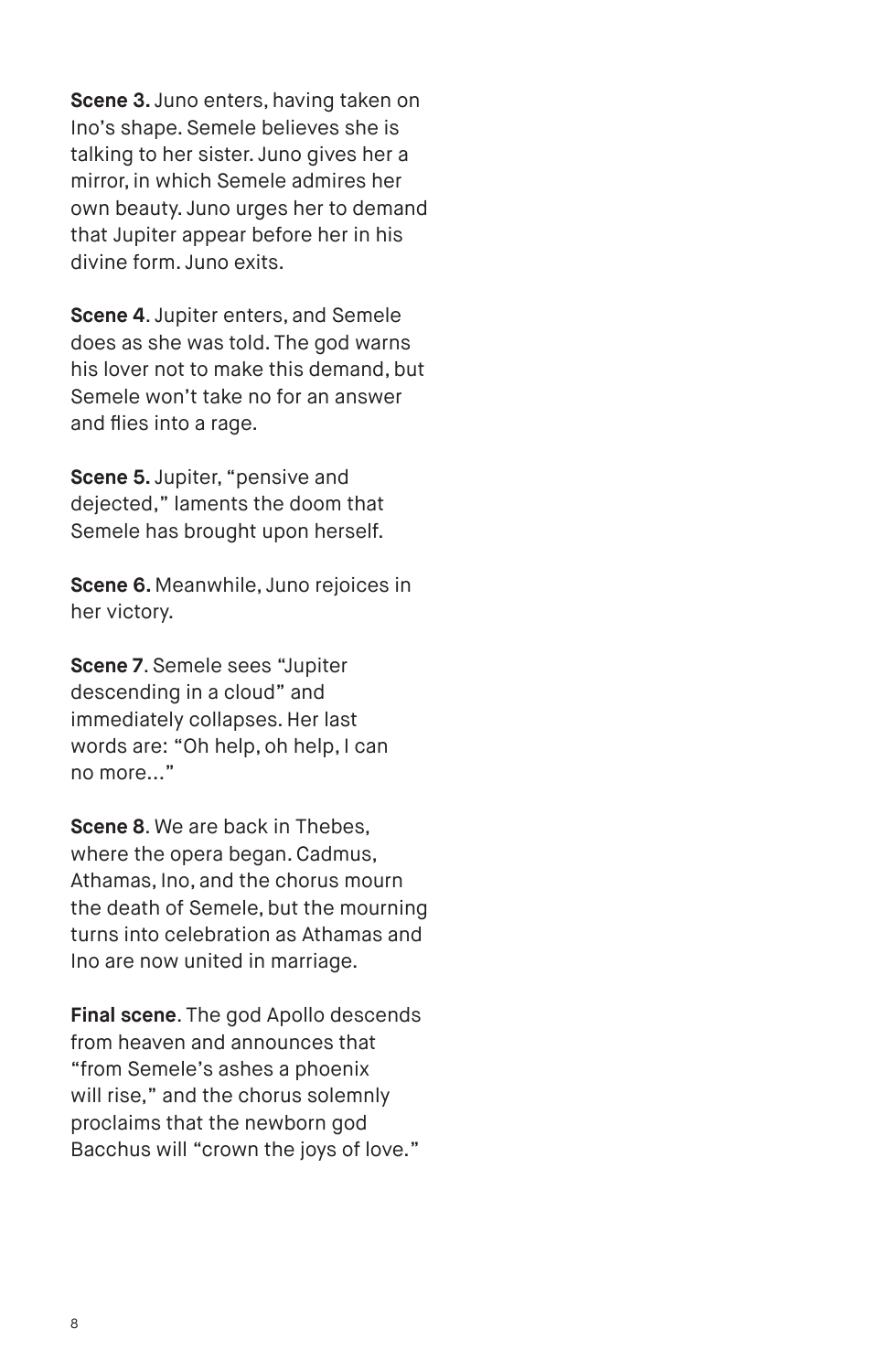#### **ARTISTS**

**The English Concert** is an outstanding orchestra: exceptional, in the worldrenowned quality, ambition, and variety of its live and recorded output; unique, in the zeal of its players for working and performing together; and unwavering, in its desire to connect with its audience throughout the world. Under the artistic direction of Harry Bicket and principal guest Kristian Bezuidenhout, The English Concert has earned a reputation for combining urgency, passion, and fire with precision, delicacy, and beauty.

The artistic partners they collaborate with reflect and enhance their pursuit for new ways to bring their music to life. Joyce DiDonato, Dame Sarah Connolly, Iestyn Davies, Alison Balsom, Trevor Pinnock, Dominic Dromgoole, Tom Morris, and many others have not only brought their extraordinary skills to individual projects, but continue to help The English Concert to shape the way the orchestra performs.

One cornerstone of the orchestra's annual cycle is its international Handel opera tour. Blossoming from an ongoing relationship with Carnegie Hall, the itinerary now regularly takes in the Theater an der Wien, Théâtre des Champs-Elysées, the Elbphilharmonie, and Barbican Centre, and the roster of great halls continues to grow. Meanwhile, the orchestra's regular London series allows them to explore a radically different path, presenting programs to their home audience that challenge, inspire, and fire them. The English Concert launches its partnership with Garsington Opera this year with performances of Monterverdi's *Vespers of 1610*, and looks forward to future seasons of stunning opera productions.

Internationally renowned as an opera and concert conductor of distinction, **Harry Bicket** (*director and harpsichord*) is especially noted for his interpretation of baroque and classical repertoire and in 2007 became artistic director of The English Concert, one of the UK's finest period orchestras. He became chief conductor of Santa Fe Opera in 2013 and assumed the music directorship in 2018. Productions at Santa Fe in recent seasons have included *Fidelio*, *La Finta Giardiniera*, *Romeo et Juliette*, *Alcina*, and *Candide*. Born in Liverpool, he studied at the Royal College of Music and Oxford University.

The current season includes return visits to the Metropolitan Opera (*The Magic Flute*), Lyric Opera of Chicago (*Ariodante*), Cleveland Orchestra, Santa Fe Opera (*Cosi Fan Tutte* and Strauss's *Four Last Songs* with Renée Fleming), and Prague Philharmonia featuring Beethoven's *The Creatures of Prometheus*, and while in Chicago, he also conducts Music of the Baroque. Plans with The English Concert include his own arrangements of Mozart works for mechanical clockwork organ, Bach Cantatas for Advent, and Wayne Eagling's *Remembrance* ballet, set to Handel's *Ode to St Cecilia's Day* at the English National Ballet Theatre. The orchestra continues its Handel opera series with performances of *Semele* in Europe and the US, including Théâtre des Champs Elysées, Barbican Centre, and Carnegie Hall.

Highlights of recent seasons include acclaimed productions in the US and Canada for Lyric Opera of Chicago (*Orphée et Eurydice*, *Carmen*, *Rinaldo*), Santa Fe Opera (Bernstein's *Candide*, *Alcina*, *Fidelio*), Houston Grand Opera (*Le Nozze di Figaro*, *Rusalka*), Canadian Opera Company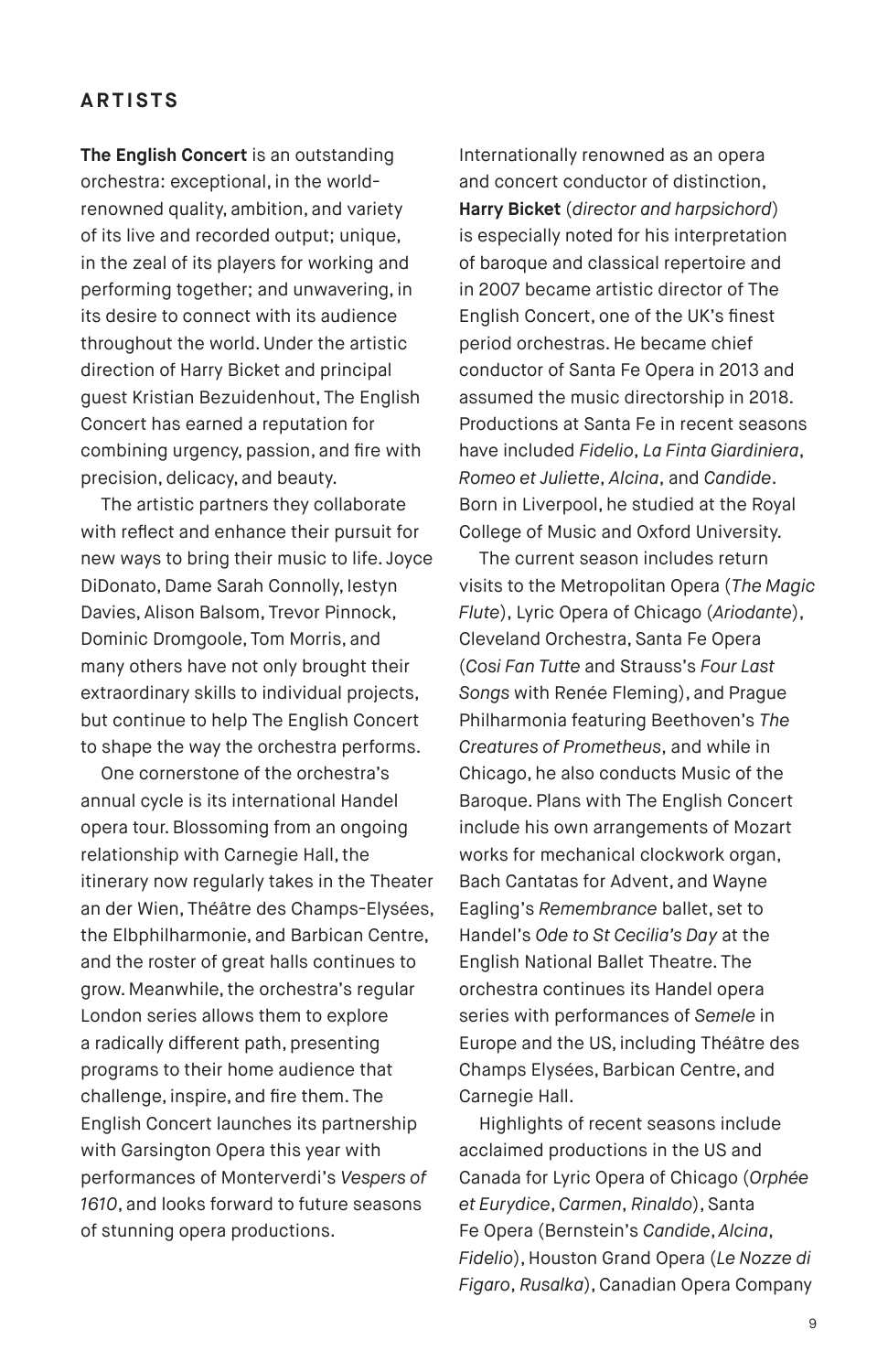(*Maometto II*, *Hercules*), and Metropolitan Opera (*Le Nozze di Figaro*, *Rodelinda*, *La clemenza di Tito*, *Giulio Cesare*); and guest conducting with the Cleveland Orchestra, Cincinnati Symphony Orchestra (including Cincinnati May Festival), Los Angeles Philharmonic, Los Angeles Chamber Orchestra, San Francisco Symphony, Detroit Symphony, Houston Symphony, Seattle Symphony, St. Paul Chamber Orchestra, NACO Ottawa, Indianapolis Symphony, Minnesota Orchestra, Boston Symphony Orchestra, and *Messiah* with the New York Philharmonic. He has also led master classes with The Juilliard School.

American soprano **Brenda Rae**'s (*soprano/ Semele*) outstanding qualities in the lyric coloratura repertoire have been acclaimed on both sides of the Atlantic. This season includes her debut at Opernhaus Zürich as Konstanze (*Die Entführung aus dem Serail*) under Riccardo Minasi, her first operatic appearance at Teatro alla Scala as Zerbinetta (*Ariadne auf Naxos*), her first return as a guest to Oper Frankfurt as Elvira (*I puritani*), and a return to Opera Philadelphia as Lucia di Lammermoor, following her star turn in the role for Santa Fe Opera. She also gives her debut recital at Wigmore Hall in a program of Strauss, Liszt, Debussy, Schubert, and Fanny Mendelssohn.

Recent notable debuts include Lucia at the Wiener Staatsoper, Zerbinetta in both Hamburg and Berlin, Anne Trulove (*The Rake's Progress*) at Opéra national de Paris, and, in new repertoire, Berg's *Lulu* for English National Opera. Ms. Rae appears as Armida in Handel's *Rinaldo* on Opus Arte DVD from the Glyndebourne Festival, and sings Zerbinetta (*Ariadne auf Naxos*) on the Oehms label CD release, recorded live from Oper Frankfurt. Future projects include debuts with the Metropolitan Opera and Teatro Real Madrid.

This season, **Elizabeth DeShong** (*mezzosoprano/Juno/Ino*) performed Adalgisa in *Norma* with the North Carolina Opera, gave a recital for Vocal Arts DC, sang John Adams's *The Gospel According to the Other Mary* with the Accademia Nazionale di Santa Cecilia under Adams, and joined the San Francisco and Houston symphonies for Handel's *Messiah*, conducted by Jane Glover.

Ms. DeShong made her debut with the Philadelphia Orchestra in Rossini's *Stabat Mater* conducted by Yannick Nézet-Séguin, and portrayed Sesto in a new production of *La Clemenza di Tito* with the Los Angeles Opera. Later this season she will sing the Verdi *Requiem* with the Minnesota Orchestra, and returns to the Glyndebourne Festival in the title role in Handel's *Rinaldo*. Engagements next season include Suzuki in *Madama Butterfly* at the Metropolitan Opera, and Hansel in a concert performance of *Hansel and Gretel* with the Melbourne Symphony conducted by Andrew Davis.

Last season, Ms. DeShong returned to Washington National Opera to sing Ruggiero in *Alcina*, and to the Metropolitan Opera as Arsace in *Semiramide*. She made her debut with Chicago Symphony Orchestra in Schubert's *Mass No. 6*, and the world premiere of *Three Lisel Mueller Settings* by Maxwell Raimi, both conducted by Riccardo Muti. She also sang Suzuki in a new production of *Madama Butterfly* at the Glyndebourne Festival, made her debuts with the Accademia Nazionale di Santa Cecilia, and at the Proms in Bernstein's Symphony No. 1 ("Jeremiah") under the direction of Antonio Pappano. She also sang Hansel in a concert version of *Hansel and Gretel* conducted by Andrew Davis at the Edinburgh International Festival.

**Benjamin Hulett** (*tenor/Jupiter*) graduated from New College Oxford and the Guildhall School of Music and Drama, and studies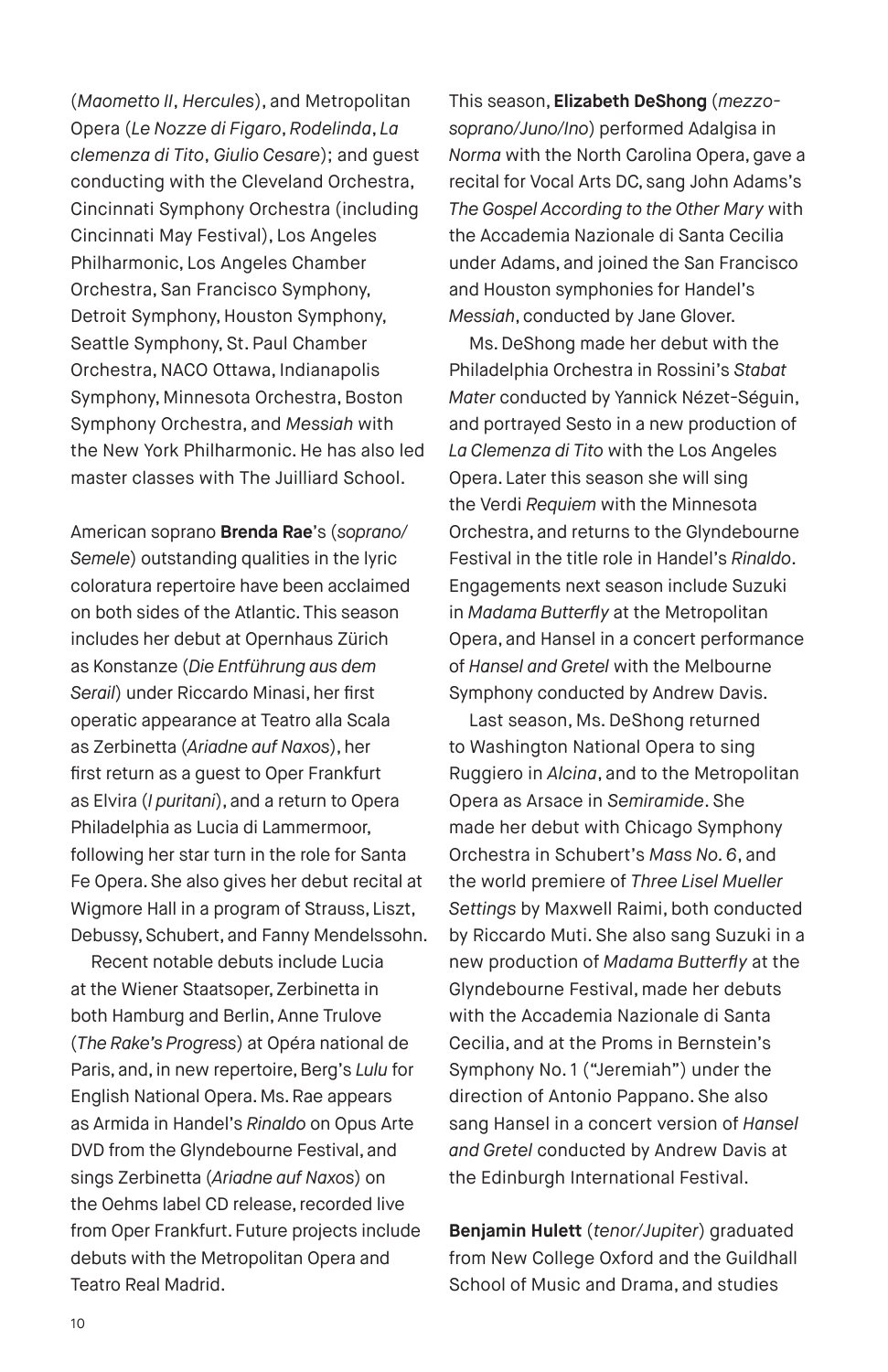with David Pollard. He has appeared in concert with Jeffrey Tate, Sir Andrew Davis, Peter Oundjian, Frans Brüggen, Thomas Zehetmair, Christopher Hogwood, and Harry Bicket; at the Vienna Musikverein and Salzburg Mozartwoche with Ivor Bolton; at the BBC Proms and Edinburgh Festival with Sir Roger Norrington; and on tour with Emmanuelle Haim. He sang Tamino in *Die Zauberflöte* with the Berlin Philharmonic Orchestra and Sir Simon Rattle. His recordings have received *BBC Music* magazine, *Gramophone*, Grammy, L'Orfee d'Or, and Diapason nominations and awards. His many roles for the Hamburg Opera included Tamino, Ferrando in *Cosi fan tutte*, and Narraboth in *Salome*. He sang his first Tom Rakewell in *The Rake's Progress* in Caen, Limoges, Reims, Rouen, and Luxembourg. He has also performed with the Royal Opera House Covent Garden, Bayerische Staatsoper, Deutsche Staatsoper Berlin, Opera North, Theater an der Wien, and Welsh National Opera, and for the Salzburg, Edinburgh, Glyndebourne, and Baden-Baden festivals. Recent highlights include his debut with the Los Angeles Philharmonic Orchestra in *L'heure Espagnole* (with Charles Dutoit), Andres in *Wozzeck* for the Theater and der Wien, Don Ottavio in *Don Giovanni* for the Welsh National Opera, and a return to the 2018 BBC Proms as Septimius in *Theodora* (with Jonathan Cohen). Engagements for the current season and beyond include Jupiter in *Semele* at Carnegie Hall, *Rodelinda* for the Opera de Lille (with Emmanuelle Haim), Arbace in *Idomeneo* at Teatro Real Madrid, Jonathan in *Saul* at the Théâtre du Châtelet Paris, David in *Die Meistersinger von Nürnberg* in Rome (with Antonio Pappano), and a return to Covent Garden as Tamino.

**Soloman Howard**'s (*bass/Cadmus/Somnus*) voice is described as "sonorous" by the *New*  *York Times*, "superhuman" by *The Denver Post*, and "a triumph" by *The Guardian*.

His current season features performances at the Metropolitan Opera, Los Angeles Opera, Opéra de Montréal, Santa Fe Opera, and Washington National Opera, and on the concert stage, he appears with Harry Christophers and the Handel & Haydn Society as well as on an international tour with Harry Bicket leading The English Concert.

Mr. Howard frequently appears with such heralded conductors as James Conlon, Christoph Eschenbach, Gustavo Dudamel, Nicola Luisotti, and Gianandrea Noseda. He is the recipient of the 2019 Marian Anderson Vocal Award, which is given by Washington National Opera in recognition of a young American singer in opera, oratorio, or recital repertoire with outstanding promise for a significant career. The Anti-Defamation League presented Mr. Howard with its "Making a Difference Award" in summer 2016 for raising awareness of voting rights though his performances of *Appomattox* at the Kennedy Center, and for bringing opera into the larger community. Mr. Howard is a proud graduate of the Manhattan School of Music and of Morgan State University.

Irish soprano **Ailish Tynan** (*soprano/Iris*) won the 2003 Rosenblatt Recital Song Prize at the BBC Cardiff Singer of the World competition. She was a member of the prestigious Vilar Young Artist Programme at the Royal Opera House-Covent Garden and a BBC New Generation Artist.

Ms. Tynan established herself with operatic roles including Gretel in *Hänsel und Gretel* (The Royal Opera, Welsh National Opera, and Scottish Opera); Madame Cortese in *Il viaggio a Reims*, Marzelline in *Fidelio*, and Madame Podtotshina's Daughter in *The Nose* (The Royal Opera);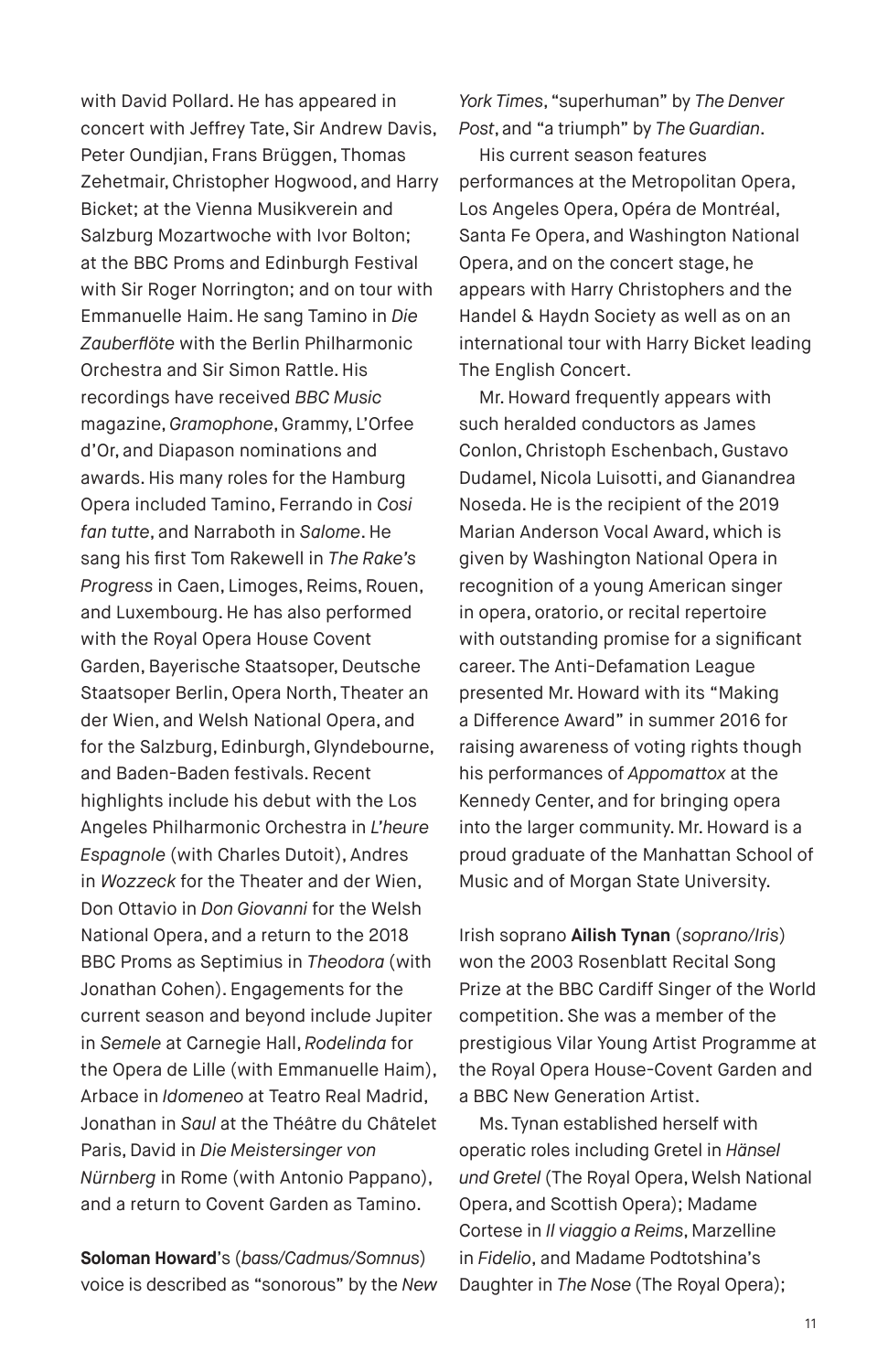Vixen in *The Cunning Little Vixen* (Grange Park Opera); Tigrane in *Radamisto*  (English National Opera); Papagena in *Die Zauberflöte* (Teatro alla Scala and The Royal Opera); Despina in *Così fan tutte* (Théâtre du Capitole); Héro in *Béatrice et Bénédict*  (Houston Grand Opera and Opéra Comique); Sophie in *Der Rosenkavalier*, Nannetta in *Falstaff*, and Atalanta in *Xerxes* (Royal Swedish Opera); and Miss Wordsworth in *Albert Herring* (Opéra Comique and Opéra de Rouen).

Notable concert appearances include Mahler's *Symphony No. 8* (Dresdner Philharmonie, Frankfurt Radio Symphony Orchestra, Netherlands Philharmonic Orchestra, London Symphony Orchestra, and Philharmonia Orchestra); Mahler's *Symphony No. 4* (Prague Symphony Orchestra and the Hallé); Mahler's *Symphony No. 2* (Accademia Nazionale di Santa Cecilia and Royal Philharmonic Orchestra); Britten's *War Requiem* (RTÉ National Symphony Orchestra); Handel's *Messiah* (Academy of Ancient Music); and Haydn's *The Creation* (City of Birmingham Symphony Orchestra). She has also appeared regularly at the BBC Proms.

Ms. Tynan is a passionate recitalist performing internationally with pianists including Iain Burnside, James Baillieu, Graham Johnson, and Simon Lepper. Her numerous recordings include *Fauré Melodies* (Opus Arte), *Nacht und Träume* (Delphian), *An Irish Songbook* (Signum), and Mahler's *Symphony No. 8* (LSO Live).

**Christopher Lowrey** (*countertenor/ Athamas*) is now emerging at the front rank of young countertenors on both the opera stage and the concert platform. Originally from the US, he is a winner of the Helpmann Awards, the Sullivan Foundation Award, the Metropolitan Opera National Council Auditions, the Michael Oliver Prize

at the London Handel Singing Competition, and the Keasbey Award.

He has worked with a variety of conductors, including William Christie, Vladimir Jurowski, Christophe Rousset, Laurence Cummings, Richard Egarr, Christian Curnyn, Stephen Layton, Masaaki Suzuki, Erin Helyard, David Bates, Roberto Abbado, Leonardo García-Alarcón, and Martin Pearlman.

Roles in the current season include Didymus in *Theodora* at Kammerakademie Potsdam, Marte in a new production of *La divisione del mondo* with Opéra national du Rhin and Opéra national de Lorraine, and Ruggiero in *Orlando Generoso* at the Boston Early Music Festival 2019. He will also sing a program of Bach and Vivaldi in concert on tour with Arcangelo in Hong Kong and with Les Talens Lyriques in Essen, with Sandrine Piau performing Pergolesi's *Stabat Mater*.

Recent operatic roles include Handel's *Arminio* (title role) for the Göttingen Handel Festival, Handel's *Rinaldo* (Argante) with Kammerorchester Basel, Handel's *Orlando* (Medoro) with La Nuova Musica at St. John's Smith Square London, his English National Opera debut in Handel's *Rodelinda* (Unulfo), Handel's *Tamerlano* (title role) with Les Talens Lyriques for Ambronay Festival, and Dean in *Hamlet* (Guildenstern) at the Glyndebourne and Adelaide festivals.

**The Clarion Choir** of New York has performed on some of the great stages of North America and Europe. The group was featured on PBS's *NYC-Arts* program in 2014, and their debut recording, released in August 2016, received a Grammy nomination for "Best Choral Performance," a nomination for the *BBC Music* magazine Choral Award, and "5 Diapasons" in *Diapason* magazine in France. The Choir's Lincoln Center debut, performing Bach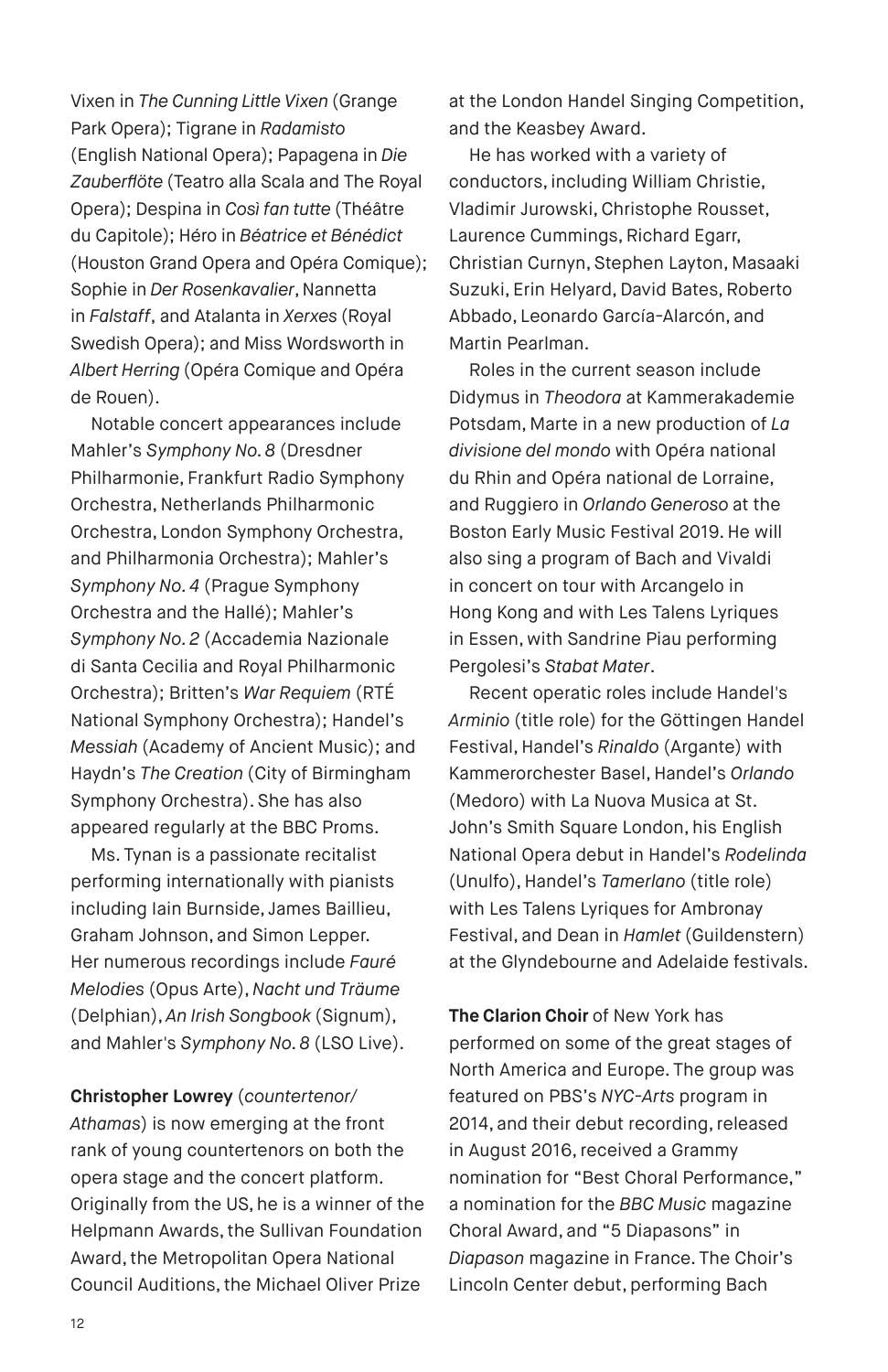chorales at the 2011 White Light Festival, was described by the *Wall Street Journal* as "superb...the choristers sang with purity of tone and ensemble precision." In 2014, the Choir gave the New York premiere of *Passion Week* by Maximilian Steinberg, praised as "a stunning performance" by the *New York Times*. In October 2016, the Choir premiered this same work in Moscow and St. Petersburg, where it was written in 1923, and in London. The Russian premiere, made possible by the US Department of State, took place at the St. Petersburg Philharmonic Hall. The Clarion Choir performs regularly as part of the Met Live Arts program in the Metropolitan Museum of Art. On May 7, 2018, the Choir also performed Gregorian chant with Madonna at the Met Gala in a three-song set that included the world premiere of her new song "Beautiful Game." This season, The Clarion Choir performs on tour with the Orchestra of St. Luke's and Leonard Slatkin in the fall, and with The English Concert and Harry Bicket in the spring. The Choir has recently released their second recording, *Memory Eternal*, which was awarded "Editor's Choice" in *Gramophone*  and five stars in *BBC Music* magazine.

**Steven Fox** (*artistic director, Clarion Choir*) is artistic director of The Clarion Choir and The Clarion Orchestra, and is in his first season as music director of the Cathedral Choral Society at the National Cathedral in Washington, DC. He founded Musica Antiqua St. Petersburg as Russia's first period-instrument orchestra at the age of 21, and from 2008–2013 was an associate conductor at New York City Opera. He served as assistant conductor for the Metropolitan Opera Lindemann Young Artists Program's and Juilliard Opera's production of Gluck's *Armide* in 2012. Since then, he has appeared

as a guest conductor with renowned orchestras and opera companies, such as Philharmonia Baroque Orchestra in San Francisco, Handel and Haydn Society in Boston, Juilliard415 at Lincoln Center, the Charleston Symphony Orchestra, the Quebec Symphony Orchestra, l'Opéra de Québec, Music of the Baroque in Chicago, and the Tucson Symphony Orchestra. His performances have also taken him to some of the most prestigious halls internationally, such as the Grand Philharmonic Hall and Hermitage Theater in St. Petersburg, Russia; the Rachmaninoff Hall in Moscow; the Duke's Hall of London; and the Vatican. In 2017, he conducted Clarion's first fully staged opera production, Mozart's *Magic Flute*. Staged by Alain Gauthier, the production was called "a deft reach across two centuries" by the *New York Times* and "a delight, on all fronts" by *Opera* magazine (UK). Mr. Fox was named an associate of the Royal Academy of Music, London, in 2010 and received a Grammy Award nomination for his debut recording with The Clarion Choir in 2016. He has given master classes and clinics at Dartmouth College, The Juilliard School, and Yale University, where he served for two years as preparatory conductor of the Yale Schola Cantorum.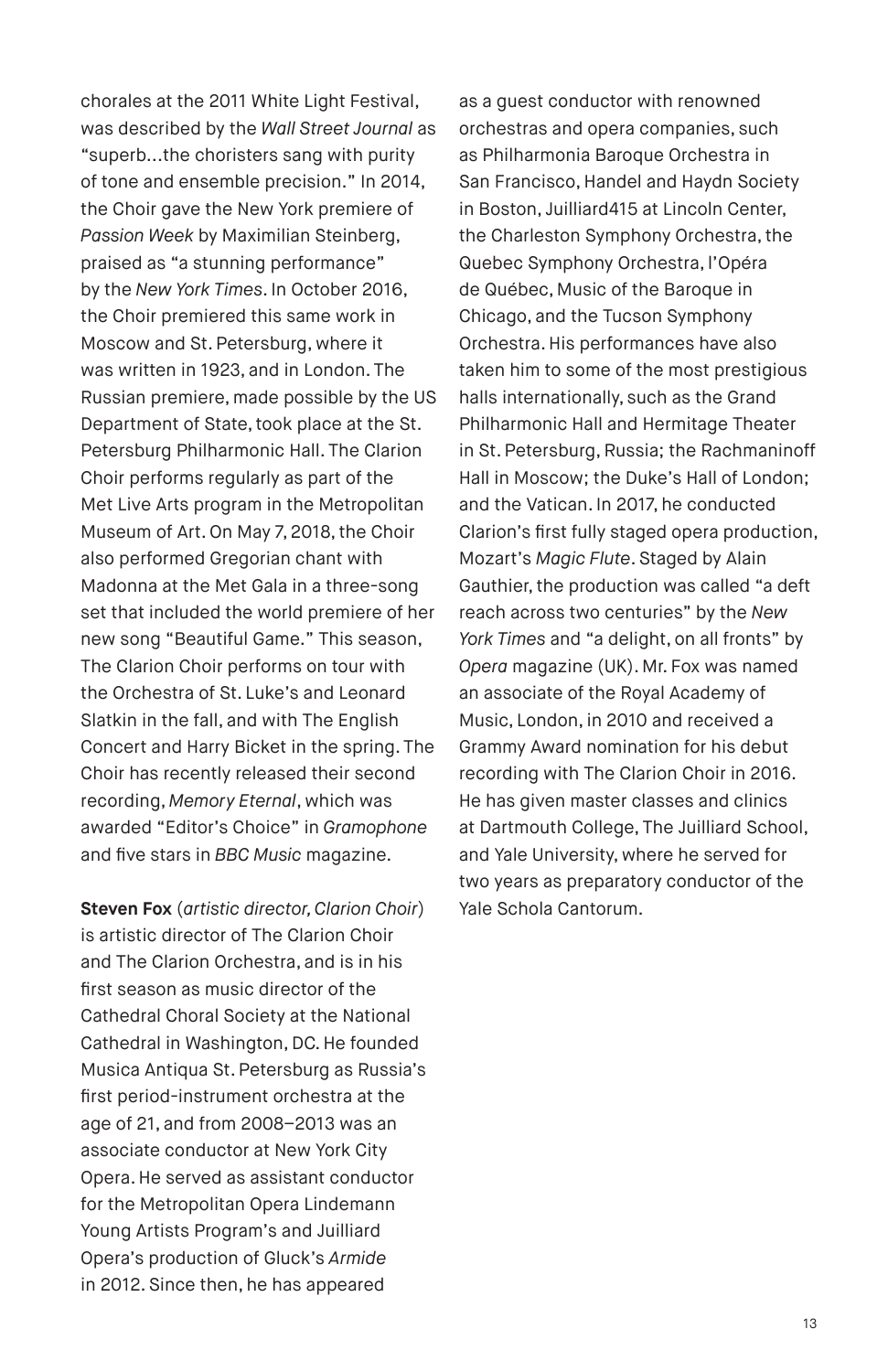## **THE ENGLISH CONCERT**

**Harry Bicket** / *Director and Harpsichord*

**Violin I** Nadja Zwiener / *Leader* Alice Evans Julia Kuhn Thérèse Timoney Silvia Schweinberger

**Violin II** Tuomo Suni Kinga Ujszászi Jacek Kurzydło Diana Lee

**Viola**  Alfonso Leal del Ojo Oliver Wilson

**Cello**  Joseph Crouch Jonathan Byers

**Double Bass** Christine Sticher **Theorbo** William Carter

**Oboe** Marta Bławat Hilary Stock

**Bassoon** Alberto Grazzi Zoe Shevlin

**Horn** Ursula Paludan Monberg Martin Lawrence

**Trumpet** Mark Bennett Stian Aareskjold

**Timpani** Stephen Burke

**Harpsichord/Organ** Tom Foster

# **THE CLARION CHOIR**

**Steven Fox** / *Artistic Director*

**Soprano** 

Jessica Beebe Madeline Healey Linda Jones Anna Lenti Molly Netter\* Nacole Palmer Molly Quinn Nola Richardson\* Melanie Russell

#### **Alto**

Luthien Brackett\* Roger Isaacs\* Tim Keeler Marguerite Krull Timothy Parsons Mikki Sodergren

#### **Tenor**

Steven Fox Andrew Fuchs Brian Giebler\* Tim Hodges Lawrence Jones Jonathan Ramseyer

#### **Bass**

Joseph Beutel Kelvin Chan Michael Hawes Tim Krol Neil Netherly Jonathan Woody\*

\* *indicates understudy*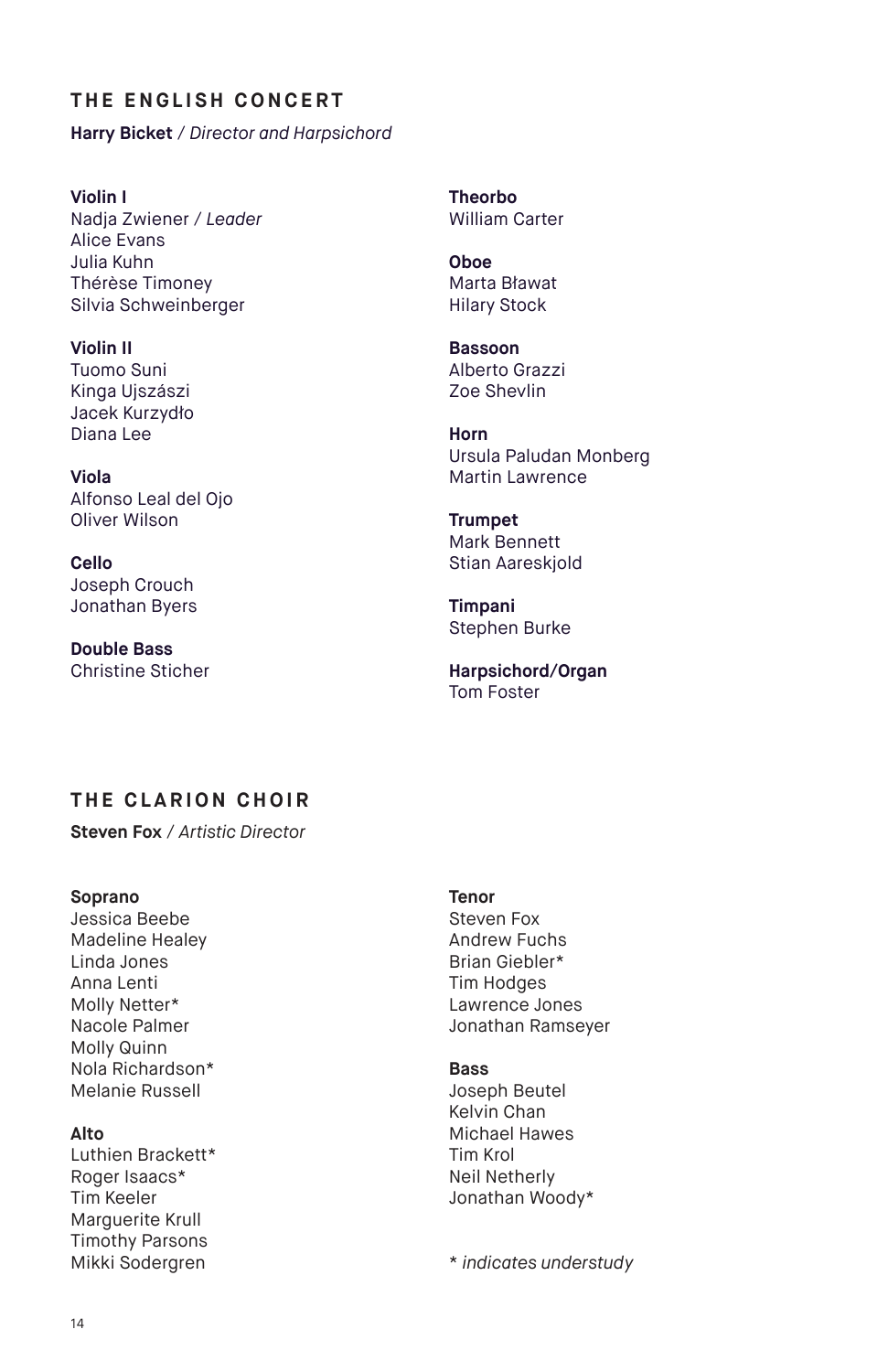#### **UMS ARCHIVES**

This evening's performance marks **The English Concert**'s fifth appearance under UMS auspices following its UMS debut in January 1986 in Rackham Auditorium with Trevor Pinnock conducting and on harpsichord. **Harry Bicket** makes his third UMS appearance and soprano **Brenda Rae** her fifth UMS appearance this evening following their UMS debuts in February 2013 at Hill Auditorium in a concert performance of Handel's *Radamisto* with The English Concert. Mr. Bicket and The English Concert most recently appeared under UMS auspices in April 2017 in a performance of Handel's *Ariodante*  in Hill Auditorium. Ms. Rae most recently appeared at UMS in performances of Handel's *Messiah* in December 2017 in Hill Auditorium. This evening's performance marks mezzo-soprano **Elizabeth DeShong**'s third performance under UMS auspices, following her UMS debut in December 2015 in performances of Handel's *Messiah* in Hill Auditorium. UMS welcomes **Benjamin Hulett**, **Soloman Howard**, **Ailish Tynan**, **Christopher Lowrey**, the **Clarion Choir**, and **Steven Fox** as they make their UMS debuts this evening.